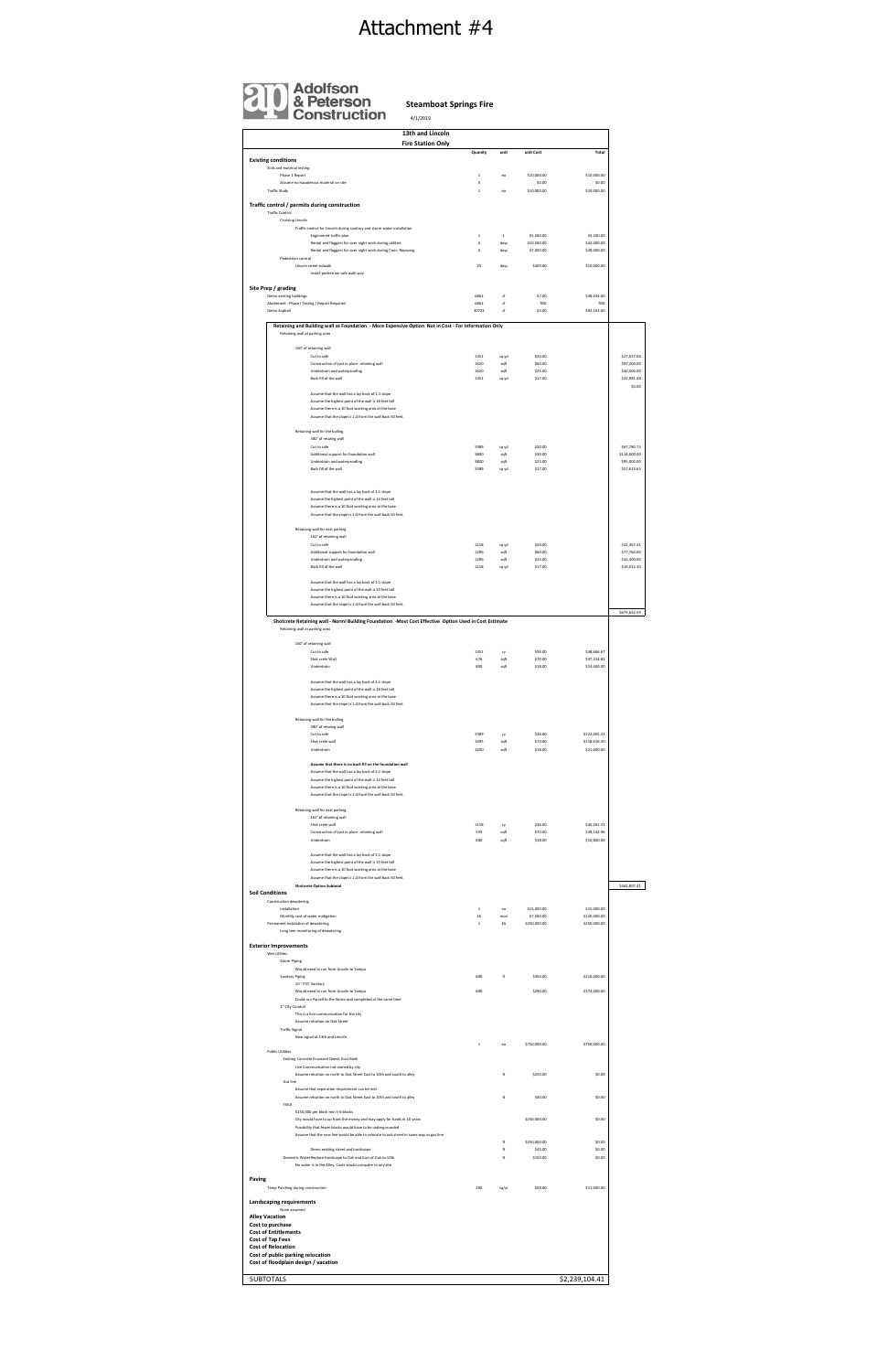| 10th and Lincoln                                                                         |                |              |              |  |                |  |  |  |
|------------------------------------------------------------------------------------------|----------------|--------------|--------------|--|----------------|--|--|--|
| Alley Way Relocating of the Utilities.                                                   |                |              |              |  |                |  |  |  |
|                                                                                          | Quanity        | unit         | unit Cost    |  | <b>Total</b>   |  |  |  |
| <b>Existing conditions</b>                                                               |                |              |              |  |                |  |  |  |
| Soils and material testing                                                               | $\mathbf 1$    | $1\,$        | \$50,000.00  |  | \$50,000.00    |  |  |  |
| Phase 1 Report - Hazardous soil testing with on site inspector to verify extent          |                |              |              |  |                |  |  |  |
| Documentation to the State                                                               |                |              |              |  |                |  |  |  |
| Documentation to the landfill and inspection of separation of material at landfill       |                |              |              |  |                |  |  |  |
| <b>Traffic Study</b>                                                                     | $1\,$          | ea           | \$10,000.00  |  | \$10,000.00    |  |  |  |
|                                                                                          |                |              |              |  |                |  |  |  |
| Traffic control / permits during construction                                            |                |              |              |  |                |  |  |  |
| <b>Traffic Control</b>                                                                   |                |              |              |  |                |  |  |  |
| Crossing Lincoln                                                                         |                |              |              |  |                |  |  |  |
| Traffic control for Lincoln during sanitary and storm water installation                 |                |              |              |  |                |  |  |  |
| Enginnered traffic plan                                                                  | $\mathbf{1}$   | $\mathbf{1}$ | \$5,500.00   |  | \$5,500.00     |  |  |  |
| Rental and flaggers for over night work during utilities                                 | $\sqrt{4}$     | days         | \$10,500.00  |  | \$42,000.00    |  |  |  |
| Rental and flaggers for over night work during Conc. Repaving                            | $\overline{4}$ | days         | \$7,000.00   |  | \$28,000.00    |  |  |  |
| Traffic control for Oak                                                                  |                |              |              |  |                |  |  |  |
| Traffic control for Lincoln during sanitary and storm water installation                 |                |              |              |  |                |  |  |  |
| Enginnered traffic plan                                                                  | $\mathbf{1}$   | $\mathbf{1}$ | \$5,500.00   |  | \$5,500.00     |  |  |  |
| Rental                                                                                   | 15             | days         | \$3,500.00   |  | \$52,500.00    |  |  |  |
| Rental and flaggers for over night work during Conc. Repaving                            | $\bf{4}$       | days         | \$4,250.00   |  | \$17,000.00    |  |  |  |
| Provide access to one parking lot                                                        |                |              |              |  |                |  |  |  |
| Access to parking in the Alley                                                           | 25             | days         | \$1,000.00   |  | \$25,000.00    |  |  |  |
| Pedestrian control                                                                       |                |              |              |  |                |  |  |  |
| Lincoln and Oak street                                                                   | 25             | days         | \$400.00     |  | \$10,000.00    |  |  |  |
|                                                                                          |                |              |              |  |                |  |  |  |
| Install pedestrian safe walk way                                                         |                |              |              |  |                |  |  |  |
| Site Prep / grading                                                                      |                |              |              |  |                |  |  |  |
|                                                                                          |                |              |              |  |                |  |  |  |
| Demo existing city building                                                              | 8963           | sf           | \$7.00       |  | \$62,741.00    |  |  |  |
| Abatement                                                                                | 8963           | sf           | <b>TBD</b>   |  | TBD            |  |  |  |
| Demo Asphalt                                                                             | 29953          | sf           | \$3.00       |  | \$89,859.00    |  |  |  |
|                                                                                          |                |              |              |  |                |  |  |  |
| Erosion Control / Surrounding roads                                                      |                |              |              |  |                |  |  |  |
| Construction over Soda Creek                                                             | 10             | days         | \$5,000.00   |  | \$50,000.00    |  |  |  |
| Seasonal redirection of soda creek in two locations                                      |                |              |              |  |                |  |  |  |
| Typical erosion control                                                                  |                |              |              |  |                |  |  |  |
| Monitoring of erosion control from Yampa st to Oak and from 10th to 11th                 | 5              | months       | \$20,000.00  |  | \$100,000.00   |  |  |  |
|                                                                                          |                |              |              |  |                |  |  |  |
| <b>Soil Conditions</b>                                                                   |                |              |              |  |                |  |  |  |
| Remove and dispose of contaninated soils at 10th between Oak and Lincoln                 |                |              |              |  |                |  |  |  |
| Assume 250 ft by 250ft 10 feet deap of soils removal                                     | 23148.15       | cy           | \$50.00      |  | \$1,157,407.41 |  |  |  |
| This would be a cost for the building and is not necessary a utility relocation cost     |                |              |              |  |                |  |  |  |
| Assume the water table is 10' below grade                                                |                |              |              |  |                |  |  |  |
|                                                                                          |                |              |              |  |                |  |  |  |
| <b>Exterior Improvements</b>                                                             |                |              |              |  |                |  |  |  |
| Wet Utilites                                                                             |                |              |              |  |                |  |  |  |
| <b>Storm Piping</b>                                                                      |                |              |              |  |                |  |  |  |
| Would need to run from 10th Street to Yampa                                              | 600            | If           | \$350.00     |  | \$210,000.00   |  |  |  |
| Sanitary Piping                                                                          |                |              |              |  |                |  |  |  |
| 10 " PVC Sanitary                                                                        | 600            |              | \$290.00     |  | \$174,000.00   |  |  |  |
| Would need to run from 10th Street to Yampa                                              |                |              |              |  |                |  |  |  |
| Could run Parrell to the Storm and completed at the same time                            |                |              |              |  |                |  |  |  |
| 2" City Conduit                                                                          |                |              |              |  |                |  |  |  |
| This is a live communication for the city                                                | 800 ft         |              | \$125.00     |  | \$100,000.00   |  |  |  |
| Assume relcation on Oak Street                                                           |                |              |              |  |                |  |  |  |
|                                                                                          |                |              |              |  |                |  |  |  |
| <b>Traffic Signal</b>                                                                    |                |              |              |  |                |  |  |  |
| New signal at 10th and Lincoln                                                           | not inculed    | ea           | \$0.00       |  | \$0.00         |  |  |  |
| Assume that no new signal is required at 10th and Lincoln                                |                |              |              |  |                |  |  |  |
| Programing and expaning the current ------- system                                       | $1\,$          | ea           | \$50,000.00  |  | \$50,000.00    |  |  |  |
|                                                                                          |                |              |              |  |                |  |  |  |
| <b>Public Utilities</b>                                                                  |                |              |              |  |                |  |  |  |
| Existing Concrete Encassed Qwest Duct Bank                                               |                |              |              |  |                |  |  |  |
| Live Communication not owned by city                                                     | 800            | ft           | \$250.00     |  | \$200,000.00   |  |  |  |
| Assume relcation on north to Oak Street East to 10th and south to alley                  |                |              |              |  |                |  |  |  |
| Gas line                                                                                 |                |              |              |  |                |  |  |  |
| Assume that seperation requirement can be met                                            | 800            | ft           | \$80.00      |  | \$64,000.00    |  |  |  |
| Assume relcation on north to Oak Street East to 10th and south to alley                  |                |              |              |  |                |  |  |  |
| YVEA                                                                                     |                |              |              |  |                |  |  |  |
| \$250,000 per block min 5-6 blocks                                                       | 5              |              | \$250,000.00 |  | \$1,250,000.00 |  |  |  |
| City would have to up front the money and may apply for funds in 10 years                |                |              |              |  |                |  |  |  |
| Possibility that fewer blocks would have to be undergrounded                             |                |              |              |  |                |  |  |  |
| Assume that the new line would be able to relocate to oak street in same way as gas line | $\mathbf{1}$   | ft           | \$250,000.00 |  | \$250,000.00   |  |  |  |
| Demo existing street and hardscape                                                       | 800            | ft           | \$45.00      |  | \$36,000.00    |  |  |  |
| Replace hardscape to Oak and East of Oak to 10th                                         | 800            | ft           | \$150.00     |  | \$120,000.00   |  |  |  |
| Domestic Water                                                                           |                |              |              |  |                |  |  |  |
| No water is in the Alley. Costs would compaire to any site                               |                |              |              |  |                |  |  |  |
|                                                                                          |                |              |              |  |                |  |  |  |
| <b>Paving</b>                                                                            |                |              |              |  |                |  |  |  |
| Repave oak, and 10th                                                                     | see above      |              |              |  |                |  |  |  |
| Temp Patching during construction                                                        | 600            | sq/yr        | \$58.00      |  | \$34,800.00    |  |  |  |
|                                                                                          |                |              |              |  |                |  |  |  |
| Landscaping requirements                                                                 |                |              |              |  |                |  |  |  |
| None assumed                                                                             |                |              |              |  |                |  |  |  |
|                                                                                          |                |              |              |  |                |  |  |  |
| <b>Ground Water mitigation</b>                                                           |                |              |              |  |                |  |  |  |
|                                                                                          |                |              |              |  |                |  |  |  |
| None assumed                                                                             |                |              |              |  |                |  |  |  |
|                                                                                          |                |              |              |  |                |  |  |  |
| <b>Alley Vacation</b>                                                                    |                |              |              |  |                |  |  |  |
| Cost to purchase                                                                         |                |              |              |  |                |  |  |  |
| <b>Cost of Entitlements</b>                                                              |                |              |              |  |                |  |  |  |
| <b>Cost of Tap Fees</b>                                                                  |                |              |              |  |                |  |  |  |
| <b>Cost of Relocation</b>                                                                |                |              |              |  |                |  |  |  |
| Cost of public parking relocation                                                        |                |              |              |  |                |  |  |  |
| Cost of floodplain design / vacation                                                     |                |              |              |  |                |  |  |  |
|                                                                                          |                |              |              |  |                |  |  |  |
| <b>SUBTOTALS</b>                                                                         |                |              |              |  | \$4,194,307.41 |  |  |  |



## **Steamboat Springs Fire**

4/1/2019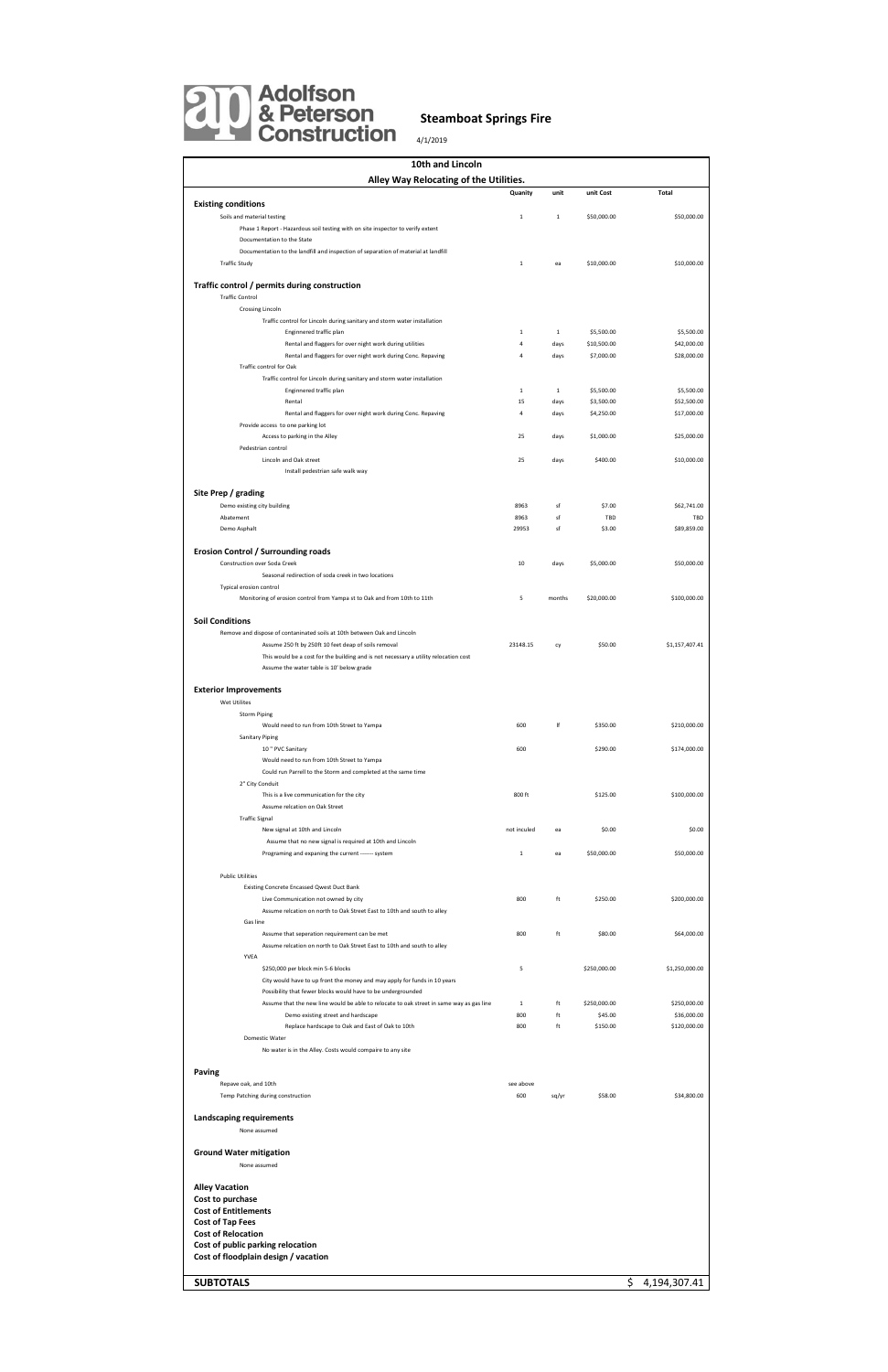| 10th and Lincoln                                                                                                                                                                                                         |              |              |                          |                |
|--------------------------------------------------------------------------------------------------------------------------------------------------------------------------------------------------------------------------|--------------|--------------|--------------------------|----------------|
| Build Vault for Utilities to Remain Under Building - Exception Natural Gas Line                                                                                                                                          |              |              |                          |                |
|                                                                                                                                                                                                                          | Quanity      | unit         | unit Cost                | <b>Total</b>   |
| <b>Existing conditions</b>                                                                                                                                                                                               |              |              |                          |                |
| Soils and material testing                                                                                                                                                                                               | $\mathbf 1$  | $\mathbf{1}$ | \$50,000.00              | \$50,000.00    |
| Phase 1 Report - Hazardous soil testing with on site inspector to verify extent                                                                                                                                          |              |              |                          |                |
| Documentation to the State                                                                                                                                                                                               |              |              |                          |                |
| Documentation to the landfill and inspection of separation of material at landfill                                                                                                                                       |              |              |                          |                |
| <b>Traffic Study</b>                                                                                                                                                                                                     | $\mathbf{1}$ | ea           | \$10,000.00              | \$10,000.00    |
|                                                                                                                                                                                                                          |              |              |                          |                |
| Traffic control / permits during construction                                                                                                                                                                            |              |              |                          |                |
| <b>Traffic Control</b>                                                                                                                                                                                                   |              |              |                          |                |
| <b>Crossing Lincoln</b>                                                                                                                                                                                                  |              |              |                          |                |
| Traffic control for Lincoln during sanitary and storm water installation                                                                                                                                                 |              |              |                          |                |
| Enginnered traffic plan                                                                                                                                                                                                  | $\pmb{0}$    | $\mathbf{1}$ | \$5,500.00               | \$0.00         |
| Rental and flaggers for over night work during utilities                                                                                                                                                                 | 0            | days         | \$10,500.00              | \$0.00         |
| Rental and flaggers for over night work during Conc. Repaving                                                                                                                                                            | 0            | days         | \$7,000.00               | \$0.00         |
| Traffic control for Oak                                                                                                                                                                                                  |              |              |                          |                |
| Traffic control for Lincoln during sanitary and storm water installation<br>Enginnered traffic plan                                                                                                                      | $\mathbf 1$  | $\mathbf{1}$ |                          | \$5,500.00     |
| Rental                                                                                                                                                                                                                   | 15           | days         | \$5,500.00<br>\$3,500.00 | \$52,500.00    |
| Rental and flaggers for over night work during Conc. Repaving                                                                                                                                                            | 4            | days         | \$4,250.00               | \$17,000.00    |
| Provide access to one parking lot                                                                                                                                                                                        |              |              |                          |                |
| Access to parking in the Alley                                                                                                                                                                                           | 10           | days         | \$1,000.00               | \$10,000.00    |
| Pedestrian control                                                                                                                                                                                                       |              |              |                          |                |
| Lincoln and Oak street                                                                                                                                                                                                   | 0            | days         | \$400.00                 | \$0.00         |
| Install pedestrian safe walk way                                                                                                                                                                                         |              |              |                          |                |
|                                                                                                                                                                                                                          |              |              |                          |                |
| Site Prep / grading                                                                                                                                                                                                      |              |              |                          |                |
| Demo existing city building                                                                                                                                                                                              | 8963         | sf           | \$7.00                   | \$62,741.00    |
| Abatement                                                                                                                                                                                                                | 8963         | sf           | TBD                      | TBD            |
| Demo Asphalt                                                                                                                                                                                                             | 29953        | sf           | \$3.00                   | \$89,859.00    |
|                                                                                                                                                                                                                          |              |              |                          |                |
| Erosion Control / Surrounding roads                                                                                                                                                                                      |              |              |                          |                |
| Construction over Soda Creek                                                                                                                                                                                             | 10           | days         | \$5,000.00               | \$50,000.00    |
| Seasonal redirection of soda creek in two locations                                                                                                                                                                      |              |              |                          |                |
| Typical erosion control                                                                                                                                                                                                  |              |              |                          |                |
| Monitoring of erosion control from Yampa st to Oak and from 10th to 11th                                                                                                                                                 | 0            | months       | \$20,000.00              | \$0.00         |
| Remove and dispose of contaninated soils at 10th between Oak and Lincoln<br>Assume 250 ft by 250ft 10 feet deap of soils removal<br>This would be a cost for the building and is not necessary a utility relocation cost | 23148.15     | cy           | \$50.00                  | \$1,157,407.41 |
| <b>Exterior Improvements</b>                                                                                                                                                                                             |              |              |                          |                |
| Wet Utilites                                                                                                                                                                                                             |              |              |                          |                |
| <b>Storm Piping</b>                                                                                                                                                                                                      |              |              |                          |                |
| Recasing of the piping and hang                                                                                                                                                                                          | 200          |              | \$225.00                 | \$45,000.00    |
| <b>Sanitary Piping</b>                                                                                                                                                                                                   |              |              |                          |                |
| 10 " PVC Sanitary                                                                                                                                                                                                        |              |              |                          |                |
| Recasing of the piping and hang                                                                                                                                                                                          | 200          | lf           | \$215.00                 | \$43,000.00    |
| Could run Parrell to the Storm and completed at the same time                                                                                                                                                            |              |              |                          |                |
| 2" City Conduit                                                                                                                                                                                                          |              |              |                          |                |
| This is a live communication for the city                                                                                                                                                                                |              |              |                          |                |
| Rehange line                                                                                                                                                                                                             | 200          |              | \$125.00                 | \$25,000.00    |
| <b>Traffic Signal</b>                                                                                                                                                                                                    |              |              |                          |                |
| New signal at 10th and Lincoln                                                                                                                                                                                           | not inculed  | ea           | \$0.00                   |                |
| Assume that no new signal control is required at Lincoln adjacent streets                                                                                                                                                |              |              | \$50,000.00              |                |
| Programing and expanding the current ------- system                                                                                                                                                                      | $\mathbf 1$  | ea           |                          | \$50,000.00    |
| <b>Public Utilities</b>                                                                                                                                                                                                  |              |              |                          |                |
|                                                                                                                                                                                                                          |              |              |                          |                |
| Existing Concrete Encassed Qwest Duct Bank<br>Live Communication not owned by city                                                                                                                                       | 200          | ft           | \$250.00                 | \$50,000.00    |
| Hange line or shore                                                                                                                                                                                                      |              |              |                          |                |
| Gas line                                                                                                                                                                                                                 |              |              |                          |                |
| Assume that seperation requirement can be met                                                                                                                                                                            | 800          | ft           | \$40.00                  | \$32,000.00    |
| Assume relcation on north to Oak Street East to 10th and south to alley                                                                                                                                                  |              |              |                          |                |
| YVEA                                                                                                                                                                                                                     |              |              |                          |                |
| \$250,000 per block min 5-6 blocks                                                                                                                                                                                       | $\mathbf 0$  |              | \$250,000.00             | \$0.00         |
| City would have to up front the money and may apply for funds in 10 years                                                                                                                                                |              |              |                          |                |
| Lower lines underground for one block                                                                                                                                                                                    | $\mathbf{1}$ | ea           | \$250,000.00             | \$250,000.00   |
|                                                                                                                                                                                                                          | $\pmb{0}$    | ft           | \$250,000.00             | \$0.00         |
| Assume that the new line would be able to be located in the underground vault<br>Demo and repair the ally where the poles were removed                                                                                   | 10           | ft           | \$800.00                 | \$8,000.00     |
| Domestic Water                                                                                                                                                                                                           |              |              |                          |                |
| No water is in the Alley. Costs would compaire to any site                                                                                                                                                               |              |              |                          |                |
|                                                                                                                                                                                                                          |              |              |                          |                |
| <b>Paving</b>                                                                                                                                                                                                            |              |              |                          |                |
| Repave oak, and 10th                                                                                                                                                                                                     |              |              |                          |                |
| Temp Patching during construction of oak street                                                                                                                                                                          | 0            | sq/yr        | \$58.00                  | \$0.00         |
|                                                                                                                                                                                                                          |              |              |                          |                |

| <b>Building the vault</b>          |                                            |                         |    |            |              |
|------------------------------------|--------------------------------------------|-------------------------|----|------------|--------------|
|                                    | Concrete vault under the building          | 250                     | ft | \$750.00   | \$187,500.00 |
|                                    | Assume it is traffic rated for the app bay |                         |    |            |              |
|                                    | Assume 2-3 access hatches                  |                         |    |            |              |
|                                    | <b>Excavate for Vault</b>                  | 2314.81481              | cy | \$30.00    | \$69,444.44  |
|                                    | temp shoring for vault walls               | 5500                    | sf | \$30.00    | \$165,000.00 |
|                                    | CIP Vault Floor                            | 6250                    | sf | \$10.00    | \$62,500.00  |
|                                    | Vault Walls                                | 5500                    | sf | \$32.00    | \$176,000.00 |
|                                    | Vault Lid - Shoring                        | 6250                    | sf | \$27.00    | \$168,750.00 |
|                                    | Vault Lid - Form, Pour and Concrete        | 310.570988              | cy | \$265.00   | \$82,301.31  |
|                                    | <b>Access Hatches</b>                      | $\overline{\mathbf{3}}$ | ea | \$4,500.00 | \$13,500.00  |
| Landscaping requirements           |                                            |                         |    |            |              |
|                                    | None assumed                               |                         |    |            |              |
| <b>Ground Water mitigation</b>     |                                            |                         |    |            |              |
|                                    | None assumed                               |                         |    |            |              |
| <b>Alley Vacation</b>              |                                            |                         |    |            |              |
| Cost to purchase                   |                                            |                         |    |            |              |
| <b>Cost of Entitlements</b>        |                                            |                         |    |            |              |
| <b>Cost of Tap Fees</b>            |                                            |                         |    |            |              |
| <b>Cost of Relocation</b>          |                                            |                         |    |            |              |
|                                    | Cost of public parking relocation          |                         |    |            |              |
|                                    | Cost of floodplain design / vacation       |                         |    |            |              |
|                                    |                                            |                         |    |            |              |
| <b>SUBTOTALS</b><br>\$2,933,003.16 |                                            |                         |    |            |              |



## **Steamboat Springs Fire**

4/1/2019